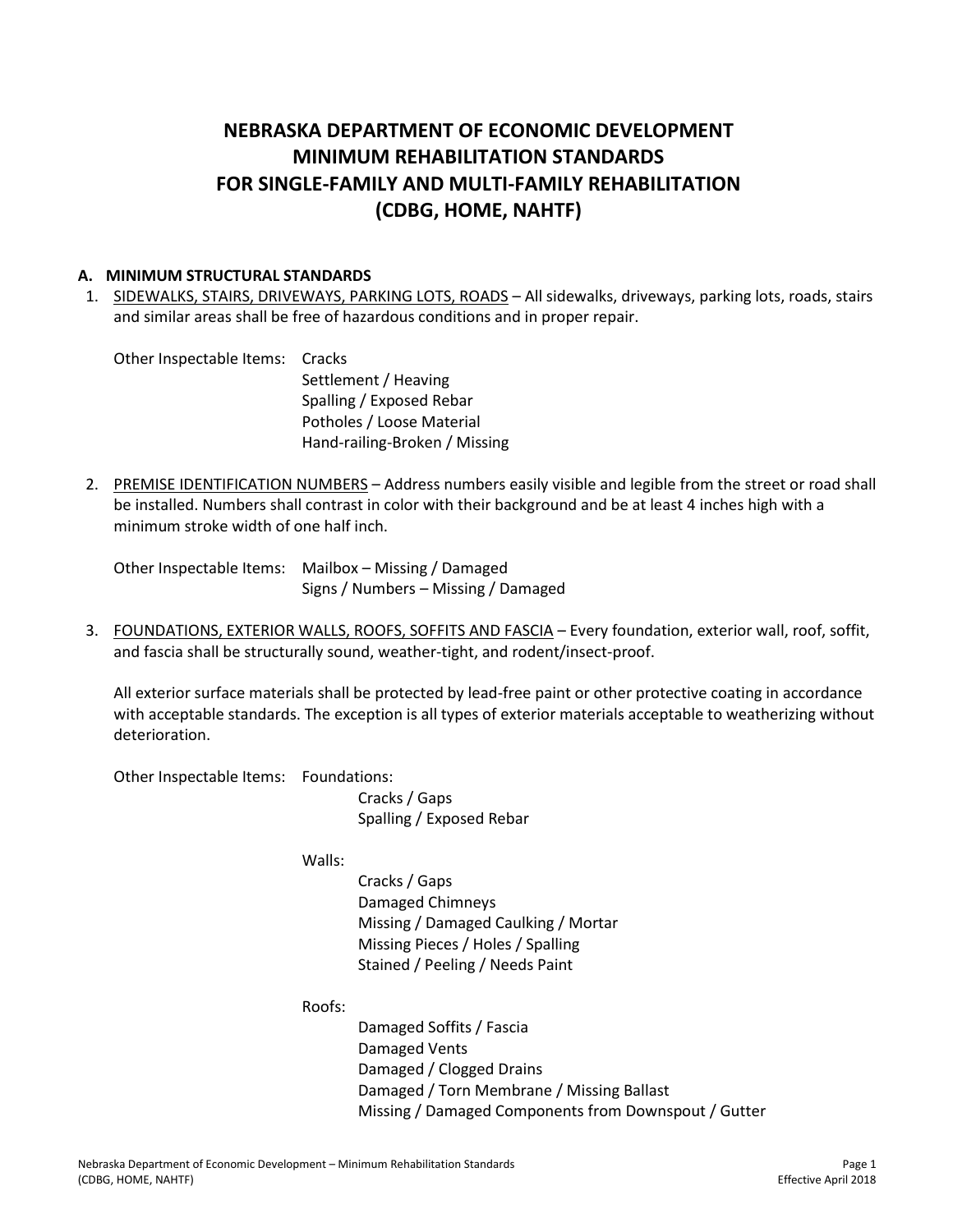Missing / Damaged Shingles Ponding

Roof Exhaust System: Roof Exhaust Fan(s) Inoperable

Windows:

Broken / Missing / Cracked Panes Damaged Sills / Frames / Lintels / Trim Damaged / Missing Screens Missing / Deteriorated Caulking / Seals / Glazing Compound Peeling / Needs Paint Security Bars Prevent Egress

Lighting:

Broken Fixtures / Bulbs

4. INTERIOR WALLS, FLOORS, CEILINGS, DOORS, AND WINDOWS – Every interior partition, wall floor, ceiling, door and window shall be structurally sound.

Holes in walls should be re-plastered before new paint is applied.

All interior doors shall be capable of affording privacy for which they were intended.

Other Inspectable Items: Walls and Ceiling:

Bulging / Buckling Holes / Missing Tiles / Panels / Cracks Peeling / Needs Paint Water Stains / Water Damage / Mold / Mildew Damaged / Deteriorated Trim

Floors:

Bulging/Buckling Floor Covering Damage Missing Flooring Tiles Peeling / Needs Paint Rot / Deteriorated Subfloor Water Stains / Water Damage / Mold / Mildew

Doors:

Damaged Frames / Threshold / Lintels / Trim Damaged Hardware / Locks Damaged Surface-Holes / Paint / Rusting /Glass Missing Door

Windows:

Cracked / Broken / Missing Panes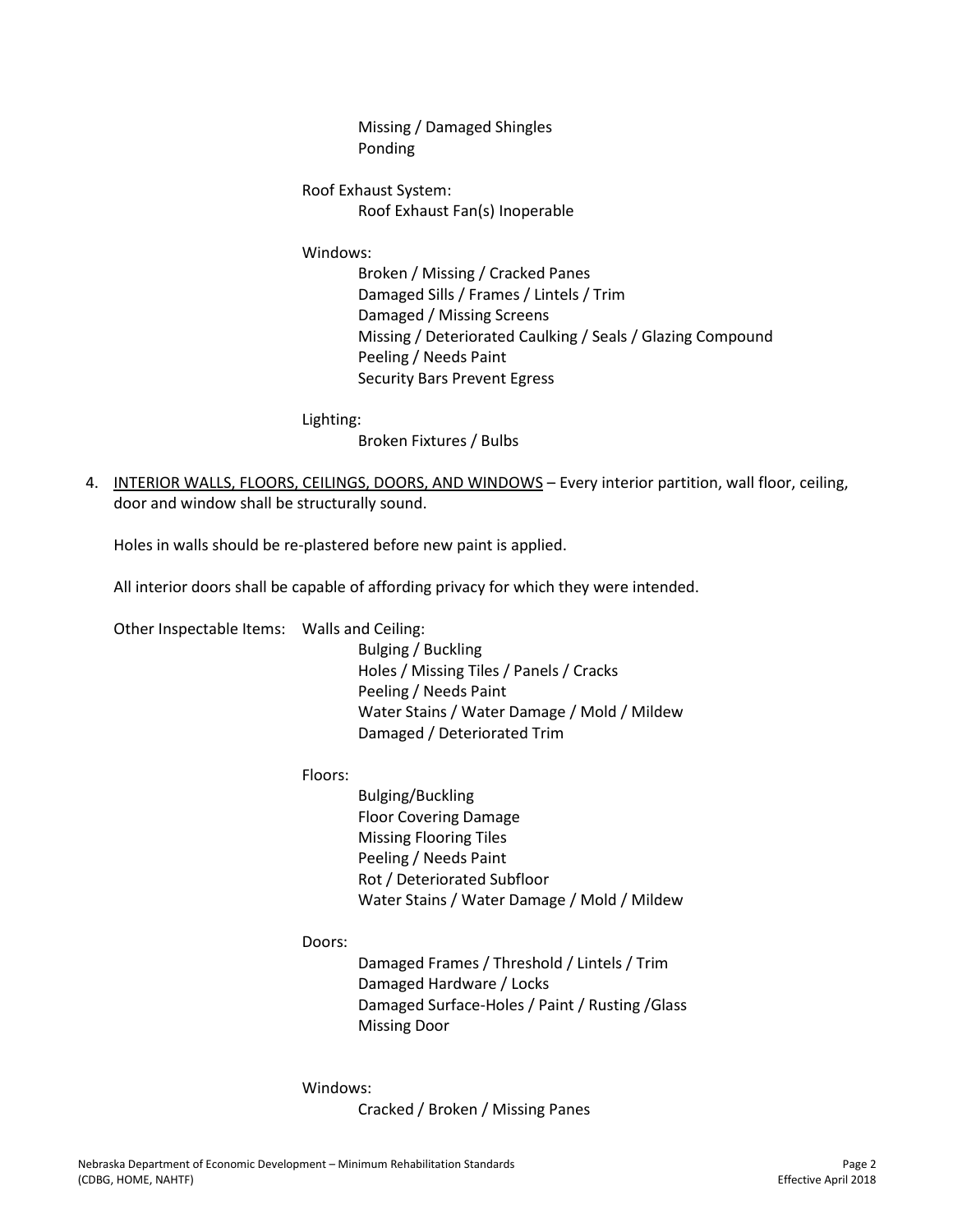Damaged / Rotting Window Sill Missing / Deteriorated Caulking / Seals / Glazing Compound Inoperable / Not Lockable Peeling / Needs Paint

5. GRADING AND RAINWATER DRAINAGE FROM ROOF – All rainwater shall be drained and conveyed from every roof so as not to cause dampness within the dwelling. All rainwater drainage devices, such as gutters, downspouts, leaders and splashblocks shall be in safe working order. Ground areas around the habitable unit shall be sloped or drain away from foundation walls to prevent standing water. Other Inspectable Items: Grounds:

> Erosion / Rutting Areas Overgrown / Penetrating Vegetation Ponding / Site Drainage (affecting unit) Storm Drainage: Damaged / Obstructed

6. WINDOWS, EXTERIOR DOORS AND BASEMENT OR CELLAR HATCHWAYS – Every front, rear, side and basement or cellar door shall be no less than 2'4" in width and no less than 6' 6" in height. In existing structures, if replacement to meet these requirements would be impossible or cost-prohibitive, said requirement may be waived by the grantee.

Every window, exterior door and basement or cellar hatchway shall be substantially tight and rodent-proof. In addition, the following requirements shall be met:

- a. All exterior doors to the outside or to a common public hall shall be equipped with adequate security locks. Means of egress door locks shall be easily opened from the egress side without a key or special knowledge. All windows accessible from ground level without the aid of mechanical devices shall have a security device. Emergency escape windows shall be openable from the inside without the use of a key, code or tool;
- b. Every window sash shall be fully equipped with windowpane glazing materials free of cracks or holes, and all panes shall be secured with retaining devices or an adequate amount of putty. Said putty shall not be cracked, broken or missing;
- c. Every window sash shall be in good condition and fit tightly within its frame;
- d. Every window, other than a fixed window, shall be easily opened and held in position by window hardware;
- e. Every exterior and interior door, door hinge, door latch, and/or lock shall be in good working condition;
- f. Every exterior and interior door, when closed, shall fit well within its frame;
- g. Every window, door and frame shall be constructed in relation to the adjacent wall construction, to exclude rain and wind as completely as possible from entering the dwelling or structure;

Other Inspectable Items: Doors:

Damaged Frames / Threshold / Lintels / Trim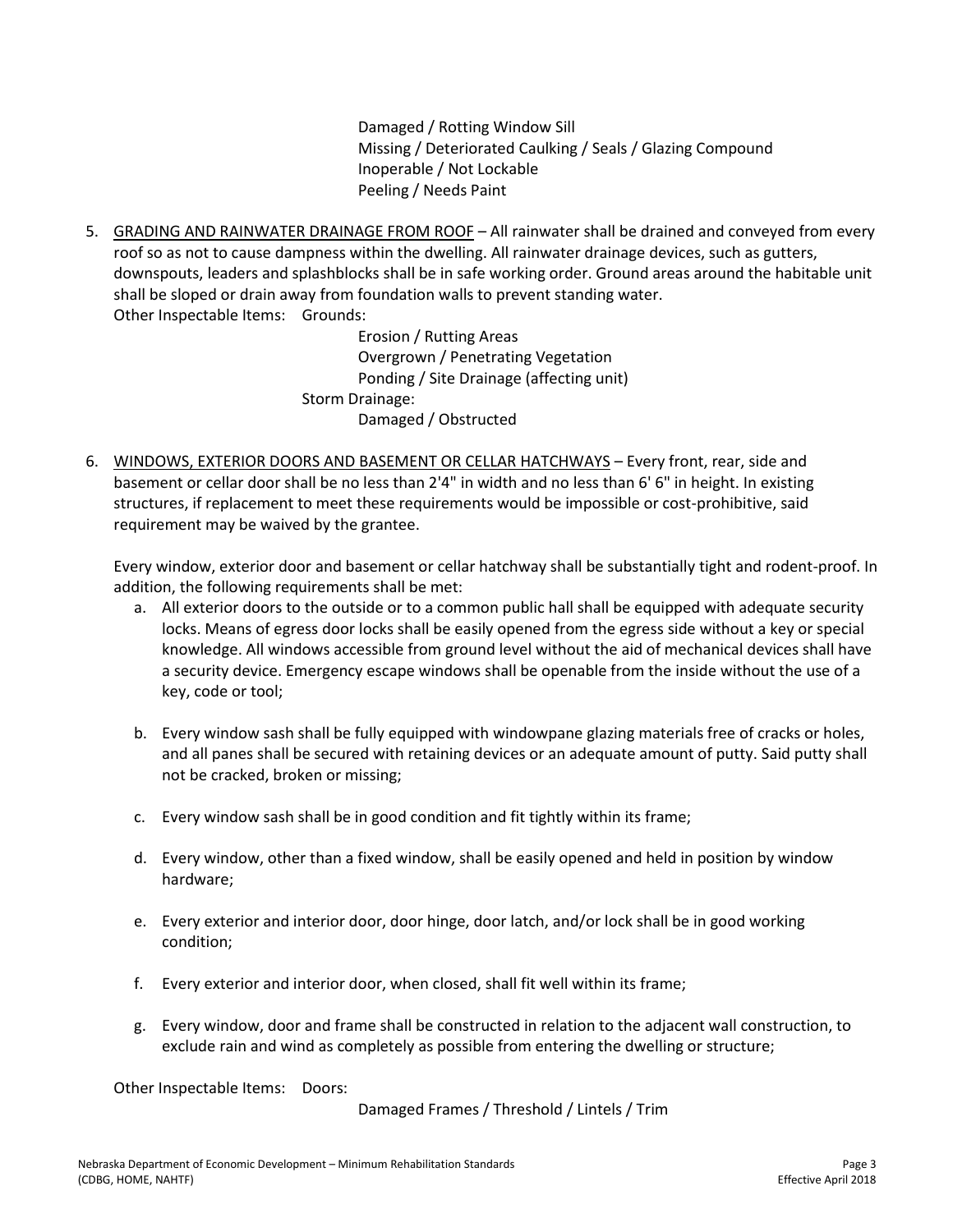Damaged Hardware / Locks Damaged / Missing Screen / Storm / Security Door Damaged Surface – Holes / Paint / Rusting / Glass Deteriorated / Missing Caulking / Seals (Entry Only) Missing Door

7. STAIRWAYS, DECKS, BALCONIES AND PORCHES - Every interior and exterior stairway, porch, deck, balcony and appurtenance thereto, including hand and guard rails, shall be constructed to be sound and safe to use and capable of supporting the load that normal use may place upon it.

Other Inspectable Items: Stairs:

Broken / Damaged / Missing Steps Broken / Missing Hand Railing

Patio, Porch, Deck, Balcony: Baluster / Side Railings Damaged

- 8. SUPPLIED PLUMBING FIXTURES Every plumbing fixture and water and waste pipe shall be properly installed in safe, sanitary working condition, free from leaks, defects, and obstructions.
- 9. BATHROOM, TOILET ROOM, KITCHEN AND UTILITY ROOM FLOORS Every bathroom, toilet room, kitchen, and utility room floor surface shall be constructed to be impervious to water and to permit such floors to be easily kept clean and sanitary.

Indoor-outdoor type carpeting, when properly installed, shall be allowed in bathrooms, toilet rooms, kitchens and utility rooms except when in conflict with required interim controls or standard treatments required to comply with the lead-based paint regulation.

- 10. CHIMNEYS AND SMOKE PIPES Every chimney and smoke pipe shall be adequately supported, structurally sound, and clean.
- 11. TREES AND VEGETATION Trees and vegetation endangering the unit and/or it occupants shall be eliminated.
- 12. INTERNATIONAL RESIDENTIAL CODE FOR ONE AND TWO-FAMILY DWELLINGS All rehabilitation work must meet or exceed the requirements of the International Residential Code as promulgated by the International Code Council in its current edition or as adopted in ordinance by the local jurisdiction.
	- a. Work must comply with the permitting and inspection requirements of the local jurisdiction.
	- b. In the absence of local permitting and inspection services, the local recipient program shall engage qualified inspectors and document code inspection and compliance.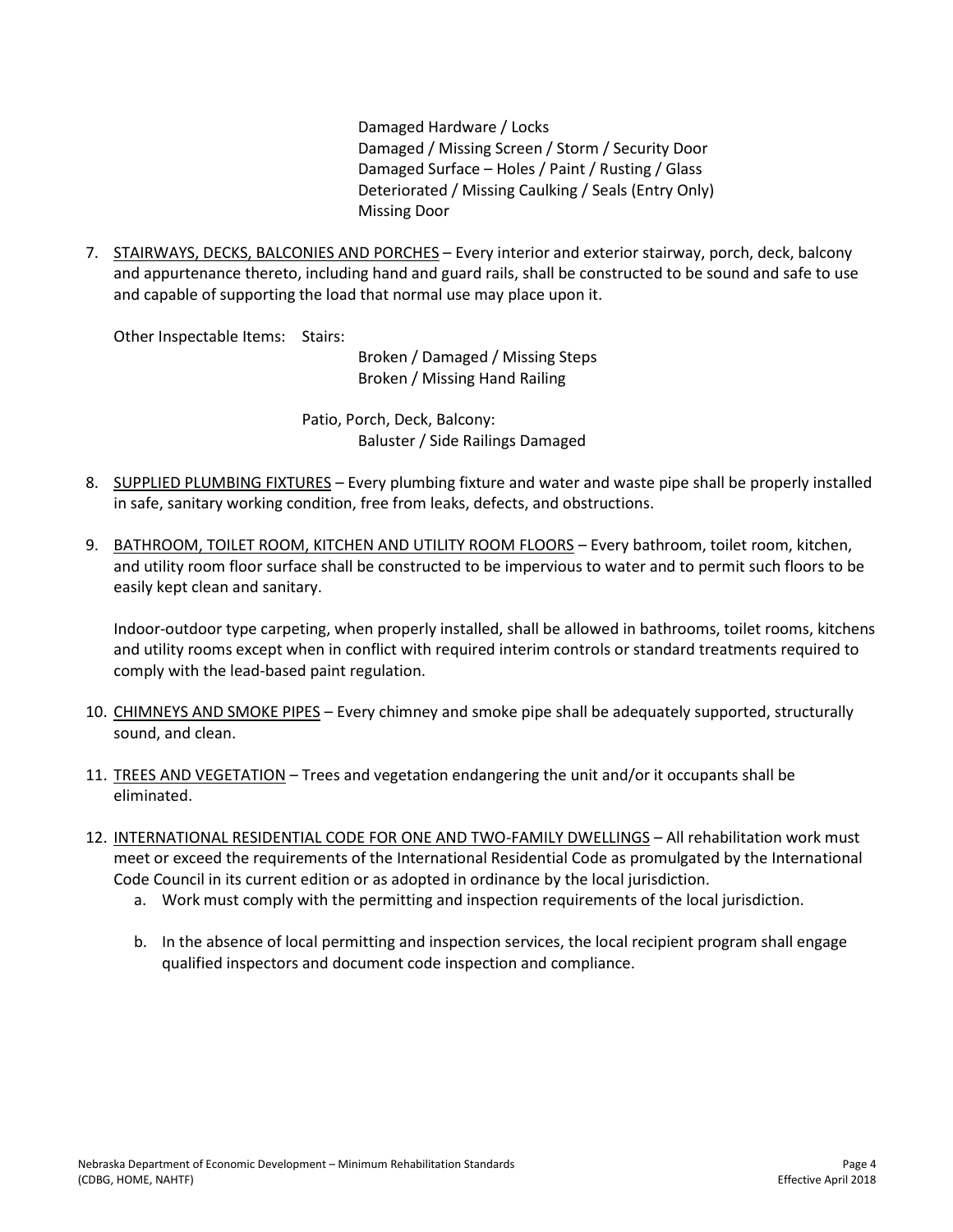- 13. LEAD-BASED PAINT As required under 24 CFR Part 35, the Final HUD Regulation on Lead-Based Paint Hazards in Federally Owned Housing and Housing Receiving Federal Assistance, all assisted dwelling units constructed before January 1, 1978, will be evaluated for lead-based paint hazards or presumed to have leadbased paint present throughout the unit when paint is disturbed.
	- a. Evaluation will be done by a qualified, certified or licensed person as required under the regulation.
	- b. All lead-based paint hazards will be identified and reduced or eliminated through paint stabilization, interim controls or abatement with work being done by supervised, trained, qualified, certified or licensed persons as required under the regulation.
	- c. Safe work practices will be followed at all times.
	- d. Occupants shall be protected or temporarily relocated as required by the regulation. With some exceptions, as listed at 24 CFR 35.1345, occupants shall be temporarily relocated before and during hazard reduction activities to a suitable, decent, safe and similarly accessible dwelling unit that does not have lead hazards.
	- e. The dwelling unit and worksite shall be secured. The worksite shall be prepared and warning signs shall be posted as required by the regulation.
	- f. Clearance examinations will be performed by qualified personnel and final clearance shall be achieved as required by the regulations.

#### 14. ENERGY CONSERVATION –

- a. Equipment, appliances, windows, doors and appurtenances replaced during rehabilitation shall be replaced with Energy Star qualified products.
- b. If feasible, attics should be insulated to R38 and walls to a minimum of R11.
- c. Replacement heating and/or cooling systems shall be properly sized as evidenced by completion of ACCA/ANSI Manual J® or an equivalent sizing calculation tool.
- d. All accessible air ducts shall be tightly sealed.
- e. Heating or cooling supply running through unconditioned space should be avoided or rerouted, but when present and accessible, shall be insulated.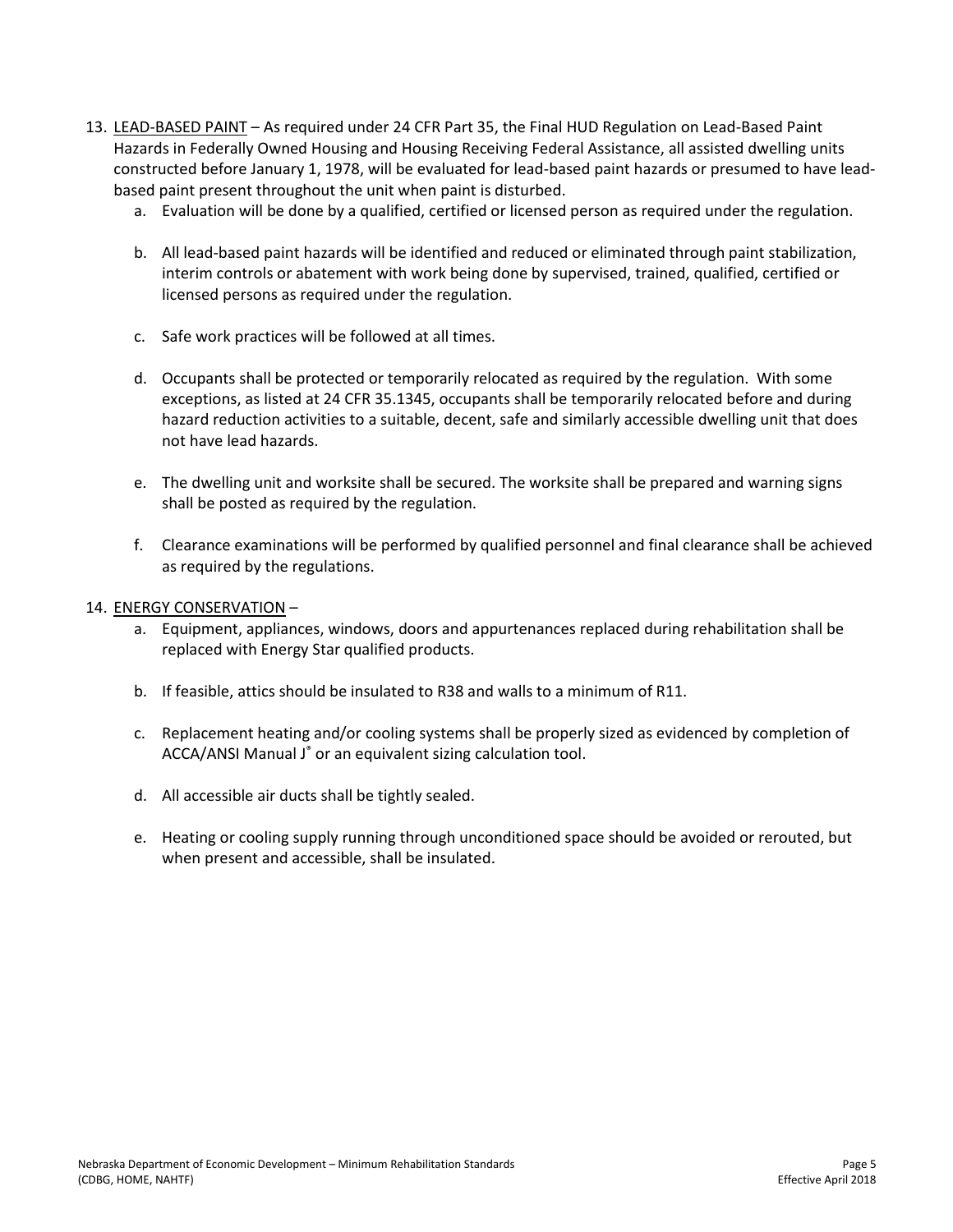- 15. INDOOR AIR QUALITY The scope and conduct of rehabilitation of each dwelling unit shall take into consideration the improvement and maintenance of satisfactory and healthy air quality within the unit.
	- a. A carbon monoxide detector installed per manufacturers' recommendations shall be present in each unit, and receive primary power from the building wiring or battery. If the house is all electric a carbon monoxide detector is not required.
	- b. Devices and appurtenances identified to contain mercury shall be removed or replaced excluding CFL bulbs.
	- c. Materials and methods used in carrying out rehabilitation, shall to the extent feasible, minimize and prevent dust, out gassing, volatile organic compounds and other contaminants within the dwelling unit.

Other Inspectable Items: Health and Safety:

Air Quality - Mold and/or Mildew Observed Sewer Odor Detected Propane/Natural Gas/Methane Gas Detected

- 16. UNIVERSAL DESIGN AND ACCESSIBILITY Rehabilitation of each unit shall be carried out with consideration for the needs of its occupants and to the maximum practical extent in accordance with the principles of universal design. For guidance in implementing universal design features, visit [www.design.ncsu.edu/cud.](http://www.design.ncsu.edu/cud)
	- a. The housing must meet the accessibility requirement of 24 CFR part 8, which implements section 504 of the Rehabilitation Act of 1973 (29 U.S.C. 794), and Titles II and III of the Americans with Disabilities Act (42 U.S.C. 12131-12189) implemented at 28 CFR parts 35 and 36, as applicable. "Covered multifamily dwelling," as defined at 24 CFR 100.201, must also meet the design and construction requirements at 24 CFR 100.205, which implements the Fair Housing Act (42 U.S.C. 3601-3619). Rehabilitation may include improvements that are not required by regulation or statute that permit use by a person with disabilities.

# **B. MINIMUM STANDARDS FOR BASIC EQUIPMENT AND FACILITIES**

- 1. WATER SUPPLY All fixture water supplies shall be properly connected to public or private water system. All water supply inlet orifices (mouth of an opening from any pipe or faucet supplying water) shall have an air gap (The unobstructed vertical distance through the free atmosphere between the lowest opening from any pipe or faucet supplying water to a tank, plumbing fixture or other device and the floor level rim of the receptacle.) or shall be protected by vacuum breakers (also known as backflow preventers).
- 2. KITCHENS Every dwelling shall have a kitchen room or kitchenette equipped with a kitchen sink, properly connected to both hot and cold running water lines, under pressure, and in working order.

|  | Other Inspectable Items: Cabinets - Missing / Damaged        |
|--|--------------------------------------------------------------|
|  | Countertops - Missing / Damaged                              |
|  | Dishwasher / Garbage Disposal - Leaking / Inoperable         |
|  | Plumbing - Clogged Drains                                    |
|  | Plumbing - Leaking Faucet / Pipes                            |
|  | Range Hood / Exhaust Fans - Excessive Grease / Inoperable    |
|  | Range / Stove / Refrigerator- Missing / Damaged / Inoperable |
|  | Sink - Damaged / Missing                                     |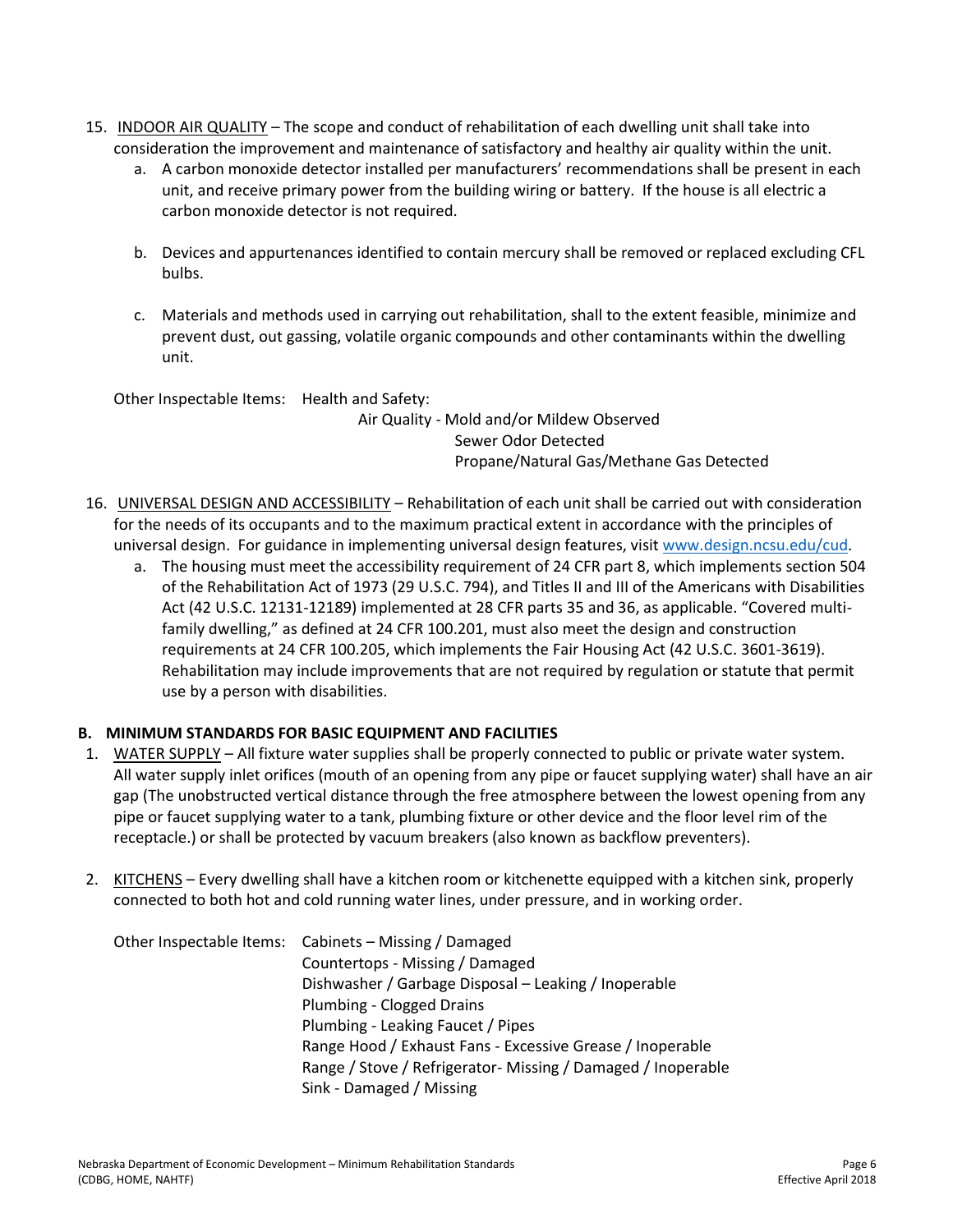3. TOILET ROOM REQUIRED - Every dwelling unit, except as otherwise permitted for rooming houses, shall contain a room that is equipped with a flush water closet and properly installed lavatory. Said lavatory shall be properly connected to both hot and cold running water, under pressure, and shall be in working order. Fixtures shall be properly installed, free of hazards, leaks and defects, and in functional and sanitary order.

Said flush water closet shall be properly connected to the water supply, under pressure, and shall be in working order.

Other Inspectable Items: Bathroom:

Bathroom Cabinets - Damaged / Missing Lavatory Sink - Damaged / Missing Plumbing - Clogged Drains Leaking Faucet / Pipes Water Closet / Toilet - Damaged / Clogged / Missing Ventilation / Exhaust System – Absent / Inoperable Call-for-Aid Inoperable (where applicable)

4. PRIVACY IN ROOM CONTAINING TOILET AND BATH – Every toilet and every bath shall be contained in a room or within separate rooms which affords privacy to a person within said room or rooms. Said rooms shall not be the only passageway to the exterior.

Toilets and bathrooms shall have doors with a privacy type lock and such doors, locks and hardware shall be in working order.

- 5. SHARED TOILET FACILITIES Shared toilet rooms shall be equipped with a flush water closet and lavatory basin, and shall be connected as provided in Section 2 above. In rooming house type structures, at least 1 toilet and 1 lavatory basin, properly connected as set forth above, shall be supplied for each 8 persons or fractions thereof residing within a rooming house, including members of the operator's family whenever they share the use of said facilities, provided that in rooming houses where rooms are let only to males, flush urinals may be substituted for not more than ½ of the required number of toilets.
- 6. BATH REQUIRED Every dwelling unit shall contain a bathtub and/or shower. Fixtures shall be properly installed, free of hazards, leaks and defects, and shall be in functional and sanitary order.

Potable water supply piping, water discharge outlets, backflow prevention devices or similar equipment shall not be so located as to make possible their submergence in any contaminated or polluted liquid or substance.

Said bathtub and/or shower may be in the same room as the flush water closet and lavatory, or said bathtub and/or shower may be in a separate room. In all cases, these facilities shall be properly connected to both hot and cold running water lines, under pressure, and shall be in working order. Other Inspectable Items: Shower / Tub - Damaged/Missing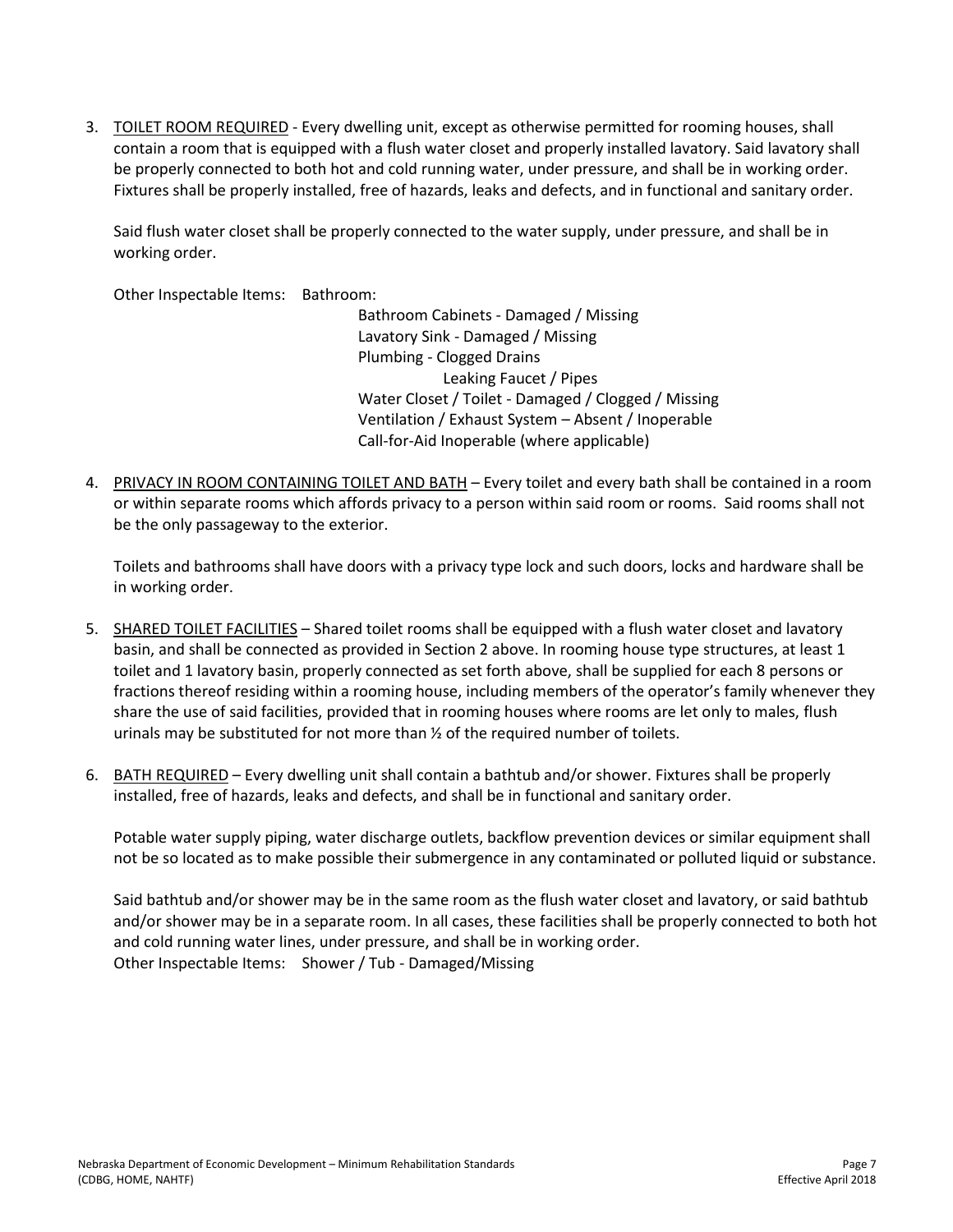7. LOCATION OF COMMUNAL TOILETS AND BATHS - Every communal bath required to be provided in accordance with other provisions, shall be located within a room or rooms accessible to the occupants of each dwelling unit sharing such facilities, without going through a dwelling unit of another occupant and without going outside of the dwelling.

In rooming houses, said room or rooms shall be located on the same floor of the dwelling as, or on the floor immediately above or below, the dwelling unit whose occupants share the use of such facilities.

8. HOT AND COLD WATER LINES TO BATH AND KITCHEN – Every dwelling shall have supplied water-heating facilities which are properly installed; in working condition and free of leaks; properly connected to hot water lines required; and are capable of supplying hot or tempered water at not less than 110°F to be drawn for every bath, as well as general usage.

Hot water storage associated with water heating facilities shall not be less than the following minimum capacities:

- a. 1 dwelling unit 30 gallons
- b. 2 dwelling units 40 gallons
- c. 3 or more dwelling units 50 gallons or more and rooming houses

Sizes and/or number of water heaters are to be based upon the number of units served. No water heaters shall be allowed in bathrooms or bedrooms. All hot water heaters shall be properly vented and sealed and equipped with a pressure relief valve and drip leg a maximum of 6" above the floor.

The local rehabilitation division and/or building inspection division may adjust the above-required capacities upward or downward based on the type and recovery time of the hot water system.

Other Inspectable Items: Hot Water Heater:

Misaligned Chimney / Ventilation System Inoperable Unit / Components Leaking Valves / Tanks / Pipes Pressure Relief Valve Missing Rust / Corrosion

9. CONNECTION OF SANITARY FACILITIES TO SEWAGE SYSTEM - Every kitchen sink, toilet, lavatory basin and bathtub/shower shall be in working condition and properly connected to an approved public or private sewage system.

All sewers and vents shall function properly and be free of leaks and blockages.

Other Inspectable Items: Sanitary System:

Broken / Leaking / Clogged Pipes or Drains Missing Drain / Cleanout / Manhole Covers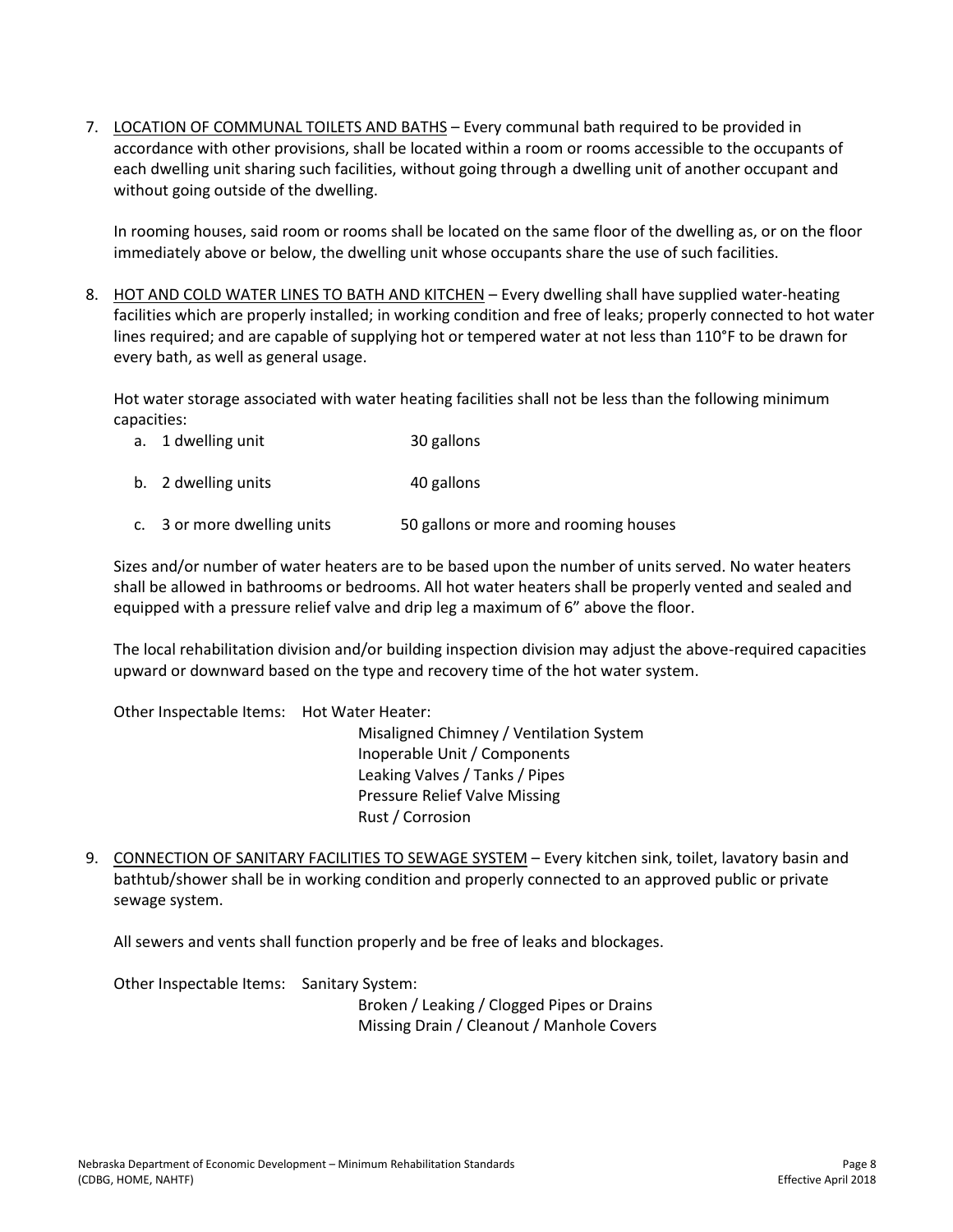- 10. EXITS Every exit from every dwelling and/or dwelling unit shall comply with the following requirements: a. It shall be functional;
	- b. It shall be unobstructed;
	- c. All stairways and steps of 4 or more risers shall have at least 1 handrail, and all stairways and steps that are 5 feet or more in width or open on both sides shall have a handrail on each side where possible;
	- d. Every dwelling unit shall have 2 independent ways of egress;
	- e. All handrails shall be not less than 30" or more than 42" vertically above the nose of the stair treads and not less than 36" above the stairway platform;
	- f. All balconies and platforms that are 30" or more above grade, shall have protective guards not less than 30" in height above the balcony or platform level;
	- g. All multiple dwellings (1 & 2 family residences exempted) shall have a second exit stairway or approved fire escape available to all occupants of units located on second or higher stories;
	- h. All stairs and steps shall have a riser height of no more than 8" and a tread depth of no less than 9". This requirement may be waived on the programmatic level if in an existing structure, it would be impossible or cost prohibitive to meet this requirement. In such cases, new stairs could be put in having the same rise and run as the old;
	- i. In basement units where one means of an exit shall be a window, it shall comply with the International Residential Code, Section 310 Emergency Escape and Rescue Openings.
- 11. FIRE PROTECTION AND SMOKE ALARMS All fire protection systems and devices shall be in operable condition. When a dwelling is occupied by any hearing impaired person, smoke alarms shall have an alarm system designed for hearing impaired persons in accordance with NFPA 74 (or successor standards).

Smoke alarms shall be installed:

- On each story, including basement and cellar (Alarms are not required in unfinished attics and crawl spaces)
- Outside of each bedroom
- In each bedroom

Other Inspectable Items: Fire Protection:

Missing Sprinkler Head (where applicable) Missing / Damaged / Expired Extinguishers (where applicable)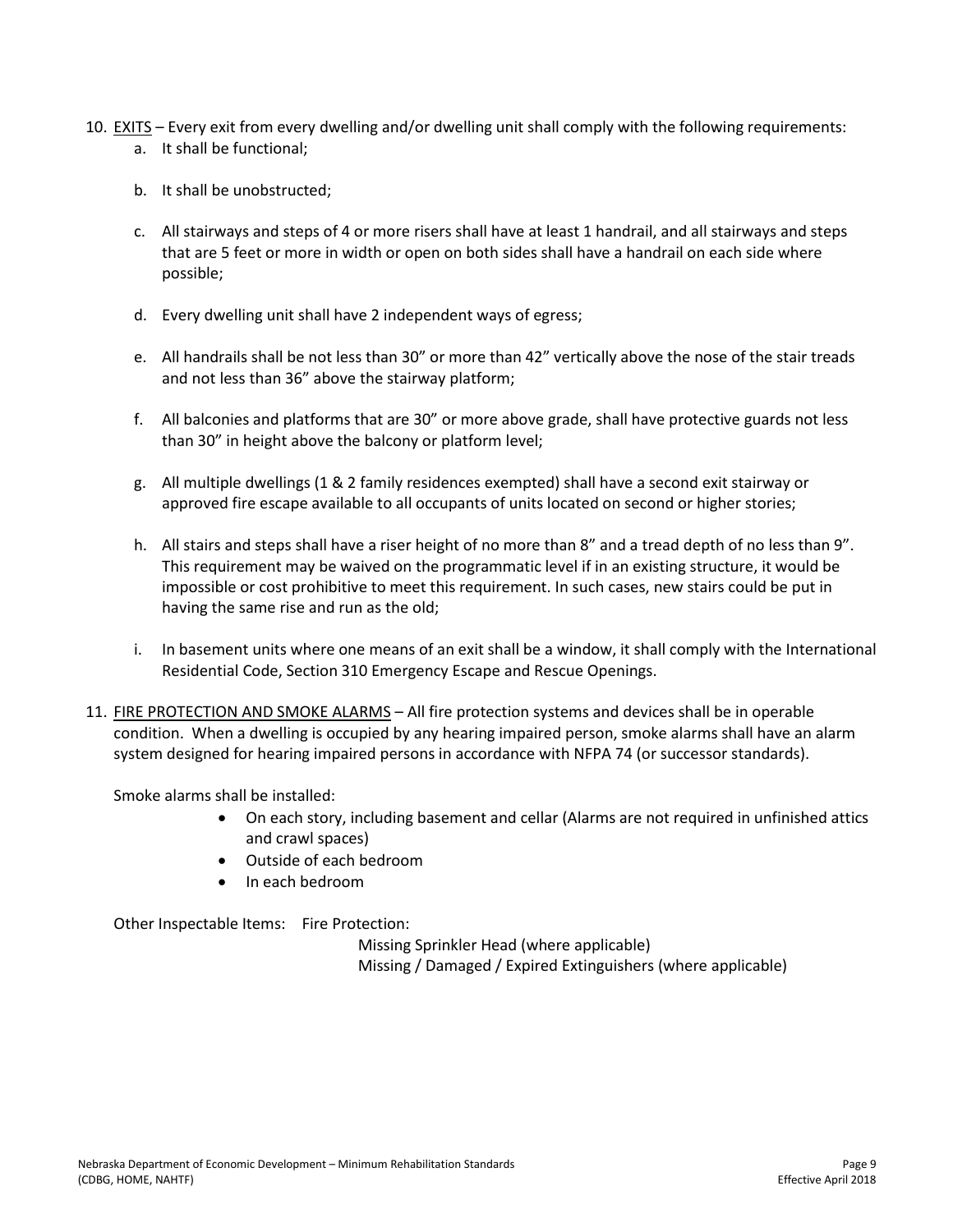# **C. MINIMUM STANDARDS FOR LIGHT, VENTILATION AND HEATING**

- 1. REQUIRED WINDOW AREA Every habitable room, provided such rooms are adequately lighted, shall have at least one open air space. The minimum total window area, measured between stops, for every habitable room shall be as follows:
	- a. 1/12 of the floor area if two or more separate windows exist or
	- b. 1/10 of the floor area if only one window exists;
	- c. A minimum of 12 square feet of window area is required in habitable rooms other than kitchens;
	- d. A kitchen may pass without a window area, provided there is a mechanical means of ventilation in working order.

Whenever the only window in a room is a skylight type window, the total window area of such skylight shall be equal to at least 15% of the total floor area of such room. Skylight type windows, if less than 15% of the total floor area shall be increased to 15% of the total floor area, unless another window is to be installed to provide adequate light and ventilation.

- 2. ADEQUATE VENTILATION REQUIRED Every habitable room shall have at least one window or skylight which can easily be opened, or other such device as will adequately ventilate the room.
- 3. LIGHT AND VENTILATION REQUIREMENTS FOR BATHROOMS, TOILET ROOMS AND KITCHENS Every bathroom, toilet room, and kitchen shall comply with the light and ventilation requirements for habitable rooms contained above, except that no window shall be required in adequately ventilated bathrooms, toilet rooms, or kitchens equipped with a ventilation system that filters or exhausts to the exterior. Other Inspectable Items: Ventilation / Exhaust System – Inoperable (if applicable)
- 4. ALTERNATIVE LIGHT AND VENTILATION Artificial light or mechanical ventilation complying with the International Building Code shall be permitted.
- 5. CLOTHES DRYER VENTING Clothes dryer exhaust vent shall be a single purpose vent in compliance with the manufacturer's instructions and vent to the exterior.
- 6. ELECTRIC OUTLETS AND SERVICE REQUIRED Where there is suitable electricity available from supply lines no more than 300 feet away from a dwelling, including all existing dwellings now supplied with electrical services, every habitable room within such dwelling shall contain a minimum of two separate and remote wall type electric convenience outlets. Habitable rooms measuring more than 120 square feet shall contain a minimum of three separate and remote wall type electric convenience outlets. Temporary wiring, extension, or zip cords shall not be used as permanent wiring.

Every habitable room shall have at least one ceiling or wall type electric light fixture, controlled by a wall switch, or a wall type grounded electric convenience outlet controlled by a remote switch. Every toilet room, bathroom, laundry room, furnace room, and hallway (hallway where applicable) shall contain at least 1 supplied ceiling or wall type electric light fixture, controlled by a wall switch, and at least one wall type grounded electric convenience outlet. Convenience outlets used in bathrooms shall be the GFI type.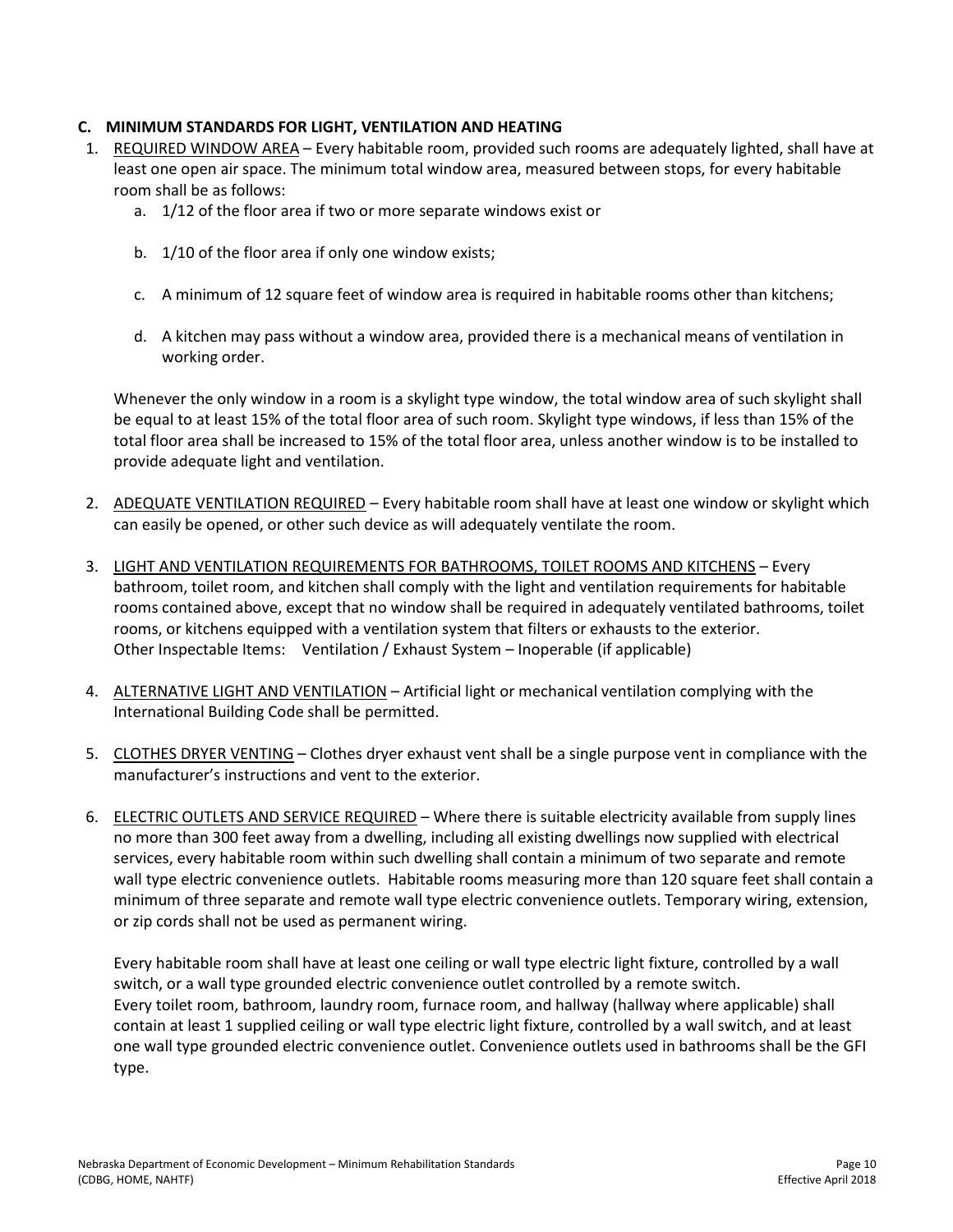Each individual kitchen based on its size and layout shall be wired to meet the requirements of the National Electric Code (N.E.C.).

Receptacle convenience outlets in or on open porches, breezeways or garages shall be of the GFI type with a weather proof receptacle box.

All wall and/or ceiling type lighting fixtures shall be controlled by a wall switch, except porcelain type fixtures used in cellars and/or attics, which may be controlled with a proper pull chain.

All electrical equipment, appliances and wiring shall be properly installed and in safe condition.

All broken and/or missing switch and receptacle plates shall be replaced.

Minimum electrical service for each dwelling and/or dwelling unit's circuit breaker box shall be by a three wire 120/240 volt single phase service rated no less than 100 amps, or as adjusted for size and usage of equipment and appliances in accordance with the ICC Electrical Code and approved, in writing, by the electrical inspector of the local jurisdiction or program.

Other Inspectable Items: Electrical System:

Blocked Access to Electrical Panel / Improper Storage Burnt Breakers Evidence of Leaks / Corrosion Frayed Wiring GFI - Inoperable Missing Breakers / Fuses Missing / Broken Cover Plates Lighting - Missing / Inoperable Fixtures

Emergency Power: Auxiliary Lighting Inoperable (if applicable)

- 7. HAZARDOUS ELECTRICAL CONDITIONS Where any condition of the electrical system in the dwelling or structure is identified as, and constitutes a hazard, the hazardous conditions shall be corrected.
- 8. HEATING FACILITIES Heating facilities shall be properly installed, be in working condition and be capable of adequately heating all habitable rooms, and toilet rooms contained therein, or intended for use by the occupants capable of maintaining a room temperature of 68°F (20°C) when the outdoor temperature is within the winter outdoor design temperature for the locality as cited in Appendix D of the International Plumbing Code. Space heaters shall not substitute for a central heating unit.

Every installed central heating system shall comply with the following requirements:

- a. The central heating unit shall be safe and in good working condition;
- b. Every heat duct, steam pipe and hot water pipe shall be free of leaks and obstructions and deliver an adequate amount of heat where intended;
- c. Every seal between any and all sections of a hot air furnace shall be air-tight so noxious gases and fumes will not escape into the heat ducts;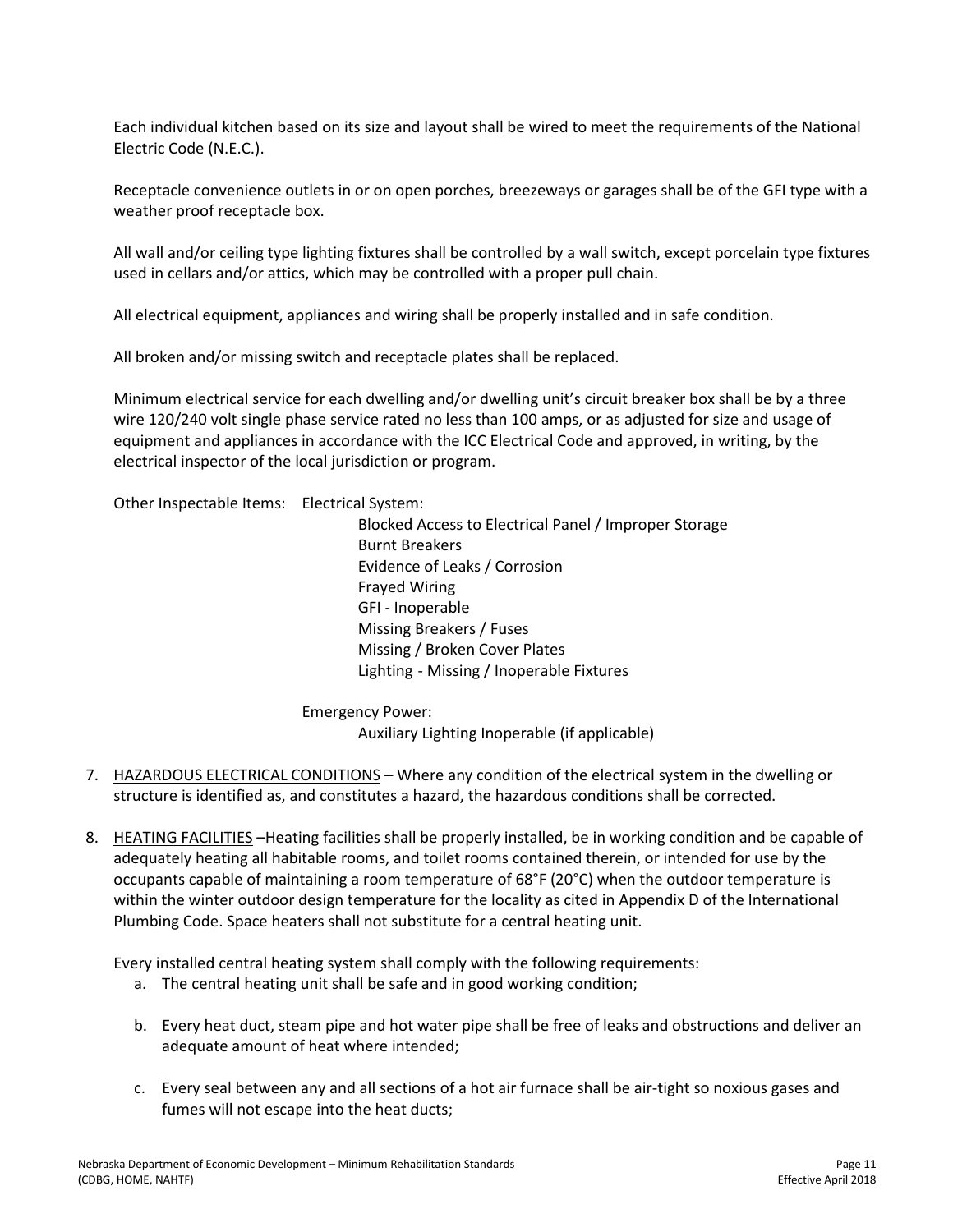- d. Required clearance from combustible materials shall be maintained;
- e. All chimneys and vents shall have a flue liner intact and in safe working condition.

Every existing space heater shall comply with the following requirements:

- a. No space heater burning solid, liquid or gaseous fuels shall be of a portable type;
- b. Every space heater burning solid, liquid or gaseous fuels shall be properly vented to a chimney or duct leading to outdoor space and be installed to provide proper draft;
- c. Every fuel burning space heater shall have a fire-resistant panel between it and the floor or floor covering as required by the unit's manufacturer;
- d. Whenever a space heater is located within 2 feet of a wall, said wall shall be protected with insulation sufficient to prevent overheating of the wall as required by the unit's manufacturer; ;
- e. Every space heater smoke pipe shall be equipped with approved thimbles or guards, properly constructed of non-flammable material, at the point where the pipe goes through any wall, ceiling or partition;
- f. Each dwelling and/or dwelling unit shall be supplied with its own heating systems. Local option may provide for one central forced air system to serve no more than two separate dwelling units.

Other Inspectable Items: HVAC System:

Inoperable Misaligned Chimney / Ventilation System Noisy / Vibrating / Leaking Rust / Corrosion Boiler / Pump Leaks (where applicable) Fuel Supply Leaks (where applicable) Misaligned Chimney / Ventilation System Convection / Radiant Heat System Covers – Missing / Damaged

# 9. LIGHTING OF PUBLIC HALLS AND STAIRWAYS –

- a. Public halls and stairways in every dwelling containing 2 to 4 dwelling units shall be provided with convenient wall-mounted light switches controlling an adequate lighting system that will provide at least 2 foot candles of illumination on all parts thereof and be turned on when needed. An emergency circuit is not required for this lighting;
- b. Public halls and stairways in every dwelling containing 5 or more dwelling units shall be lighted at all times with an artificial lighting system. Said system shall provide at least 2 foot candles of illumination on all parts thereof at all times by means of properly located electric light fixtures, provided that such artificial lighting may be omitted from sunrise to sunset where an adequate natural lighting system is provided;
- c. Wherever the occupancy of the building exceeds 100 persons, the artificial lighting system as required herein, shall be on an emergency circuit;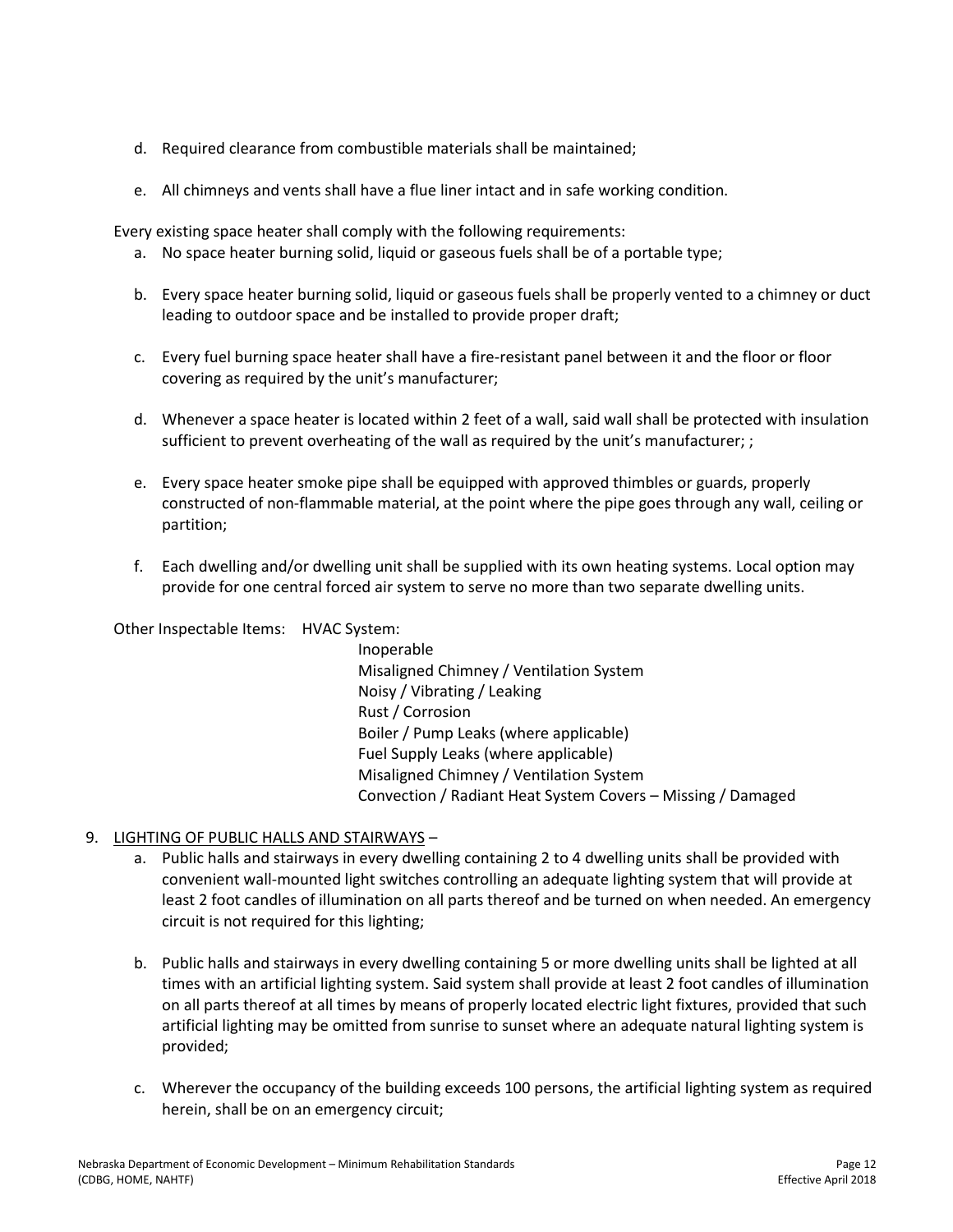- d. All basements and cellars shall be provided with a lighting system that permits safe occupancy and use of the space and contained equipment as intended, and which may be turned on when needed;
- e. The required intensity of illumination shall apply to both natural and artificial lighting.
- 10. SCREENS REQUIRED For protection against flies, mosquitoes and other insects, every door opening directly from a dwelling unit or rooming unit, to the outdoor space where feasible, shall be supplied with a screen covering at least 50% of the window area of the door, and said door shall be equipped with a self-closing device.

Every window or other opening to outdoor space used or intended to be used for ventilation shall likewise be supplied with screens covering the entire window areas required for ventilation. The material used for all such screens shall be no less than 16 mesh per inch, properly installed, and repaired when necessary to prevent the entrance of flies, mosquitoes and other insects.

Half-screens on windows may be allowed, provided they are properly installed and are bug and insect proof.

- 11. SCREENS FOR BASEMENT AND CELLAR WINDOWS Every dwelling unit having operable basement or cellar windows shall be screened to prevent the entry of insects and rodents.
- 12. EXISTING HEATING TO DWELLINGS OR PARTS THEREOF Every dwelling owner or operator, who rents, leases or lets for human habitation any unit contained within such dwelling, on terms either expressed or implied, shall supply or furnish heat to the occupants.

*Whenever a dwelling is heated by means of a furnace, boiler or other heating apparatus under the control of the owner or operator, in the absence of a written contract or agreement to the contrary, said owner and/or operator shall be deemed to have contracted, undertaken, or bound to furnish heat in accordance with the provisions of this section to every unit that contains radiators, furnace heat duct outlets, or other heating apparatus outlets, and to every communal bathroom and communal toilet room located within such unit.*

- a. Every central heating unit, space heater, water heater and cooking appliance shall be located and installed in a safe working manner to protect against involvement of egress facilities or egress routes in the event of uncontrolled fires in the structure;
- b. Every fuel burning heating unit or water heater shall be effectively vented in a safe manner to a chimney or duct leading to the exterior of the building. The chimney duct and vents shall be designed to assure proper draft, shall be adequately supported, and shall be clean;
- c. No fuel-burning furnace shall be located in any sleeping room or bathroom unless provided with adequate ducting for air supply from the exterior, and the combustion chamber for such heating unit is sealed from the room in an airtight manner. Water heaters are prohibited in bathrooms and sleeping rooms.
- d. Every steam or hot water boiler and every water heater shall be protected against overheating by appropriate temperature and pressure limit controls;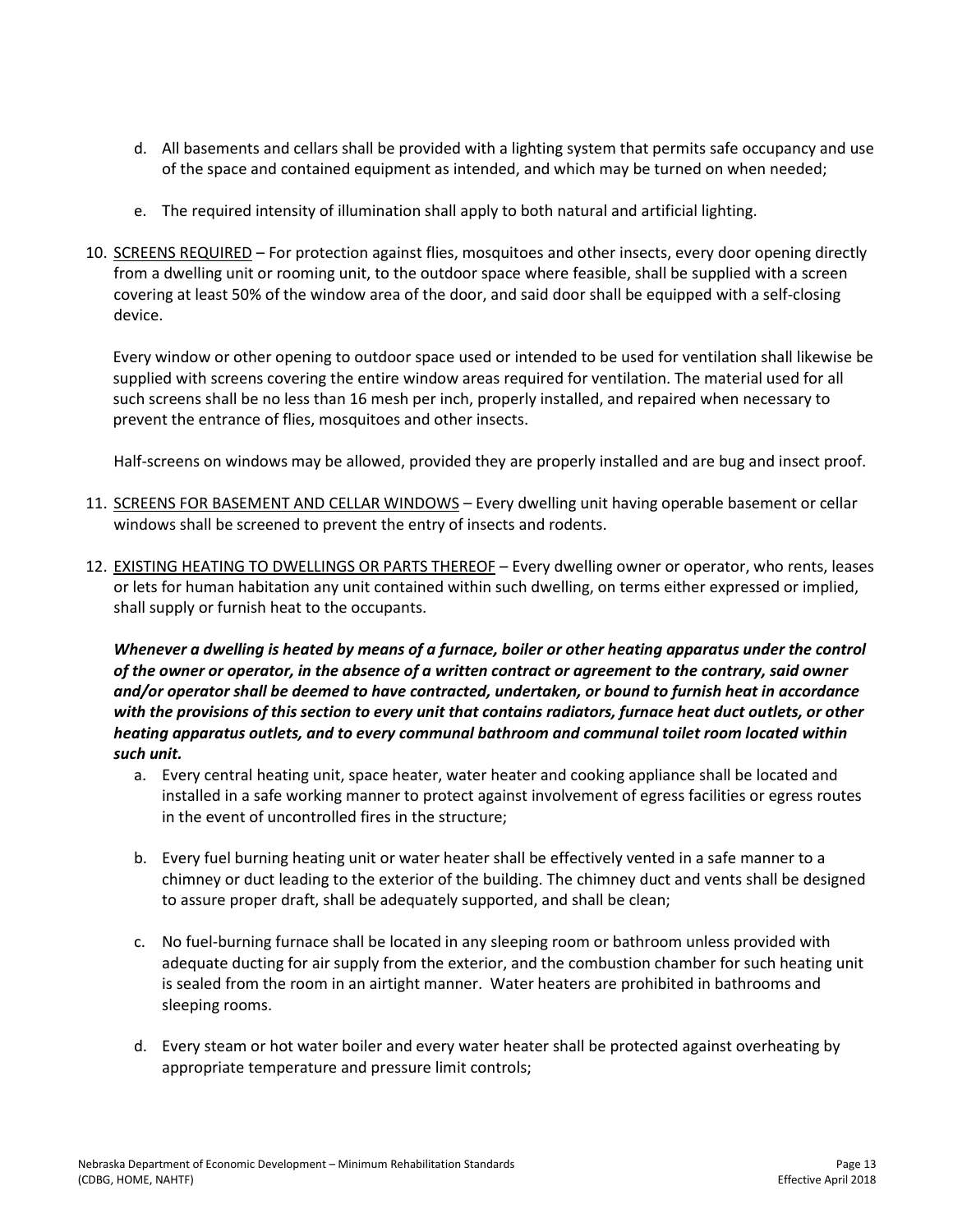e. Every gaseous or liquid fuel burning heating unit and water heater shall be equipped with electronic ignition or with a pilot light and an automatic control to interrupt the flow of fuel to the unit in the event of failure of the ignition device. All such heating units with plenum have a limit control to prevent overheating.

#### **D. MINIMUM SPACE, USE AND LOCATION REQUIREMENTS**

- 1. CEILING HEIGHT Wherever possible, no habitable room in a dwelling or dwelling unit shall have a ceiling height of less than 7' 6". At least 1/2 of the floor area of every habitable room located above the first floor shall have a ceiling height of 7' 6", and the floor area of that part of any room where the ceiling height is less than 5' shall be considered as part of the floor area in computing the total floor area of the room for the purpose of determining maximum floor area.
- 2. ROOM WIDTH All rooms, except kitchens and/or kitchenettes and baths, shall have a minimum width of 7'. Kitchens shall have a clear passage dimension of no less than 3' between walls, appliances and cabinets.
- 3. CELLAR SPACE NOT HABITABLE No cellar space shall be converted or rehabilitated as habitable room or dwelling unit.
- 4. REQUIREMENTS FOR HABITABLE BASEMENT SPACE No basement space shall be used as a habitable room or Dwelling unit unless all of the following requirements are met:
	- a. Such required minimum window area is located entirely above the grade of ground adjoining such window area, or an adequate window well of sufficient size as to allow escape of inhabitants residing within such basement apartment, has been constructed;
	- b. Such basement dwelling unit or rooming unit shall be entirely sealed off from the central heating plant with a one hour fire separation. To assist grantees in evaluating existing building components, HUD has published the "Guideline on Fire Ratings of Archaic Materials and Assemblies", February 2000, available a[t http://www.huduser.org/publications/destech/fire.html;](http://www.huduser.org/publications/destech/fire.html)
	- c. Such basement dwelling unit or rooming unit provides two means of exit, with at least one means of opening directly to the outside;
- 5. MINIMUM STORAGE AREAS Each dwelling unit shall have at least one closet with a minimum of 6 square feet of floor area and a minimum height of 6', located within the dwelling unit. Dwelling units with 2 or more bedrooms shall have a storage floor area of at least 4 square feet per bedroom. This storage requirement does not necessarily have to be located in the bedrooms.

#### **E. MINIMUM STANDARDS FOR GARAGES, FENCES AND PREMISES**

- 1. PROTECTION OF EXTERIOR WOOD SURFACES All exterior wood surfaces shall be properly protected from the elements against decay and rot by lead-free paint, or other approved protective coating.
- 2. FENCES Every residential fence shall be in a state of maintenance and repair or shall be removed. Wood materials that are not decay resistant shall be protected against decay by use of lead-free paint or by other preservative material.

If a fence is removed and replaced, said installation shall conform with all local requirements.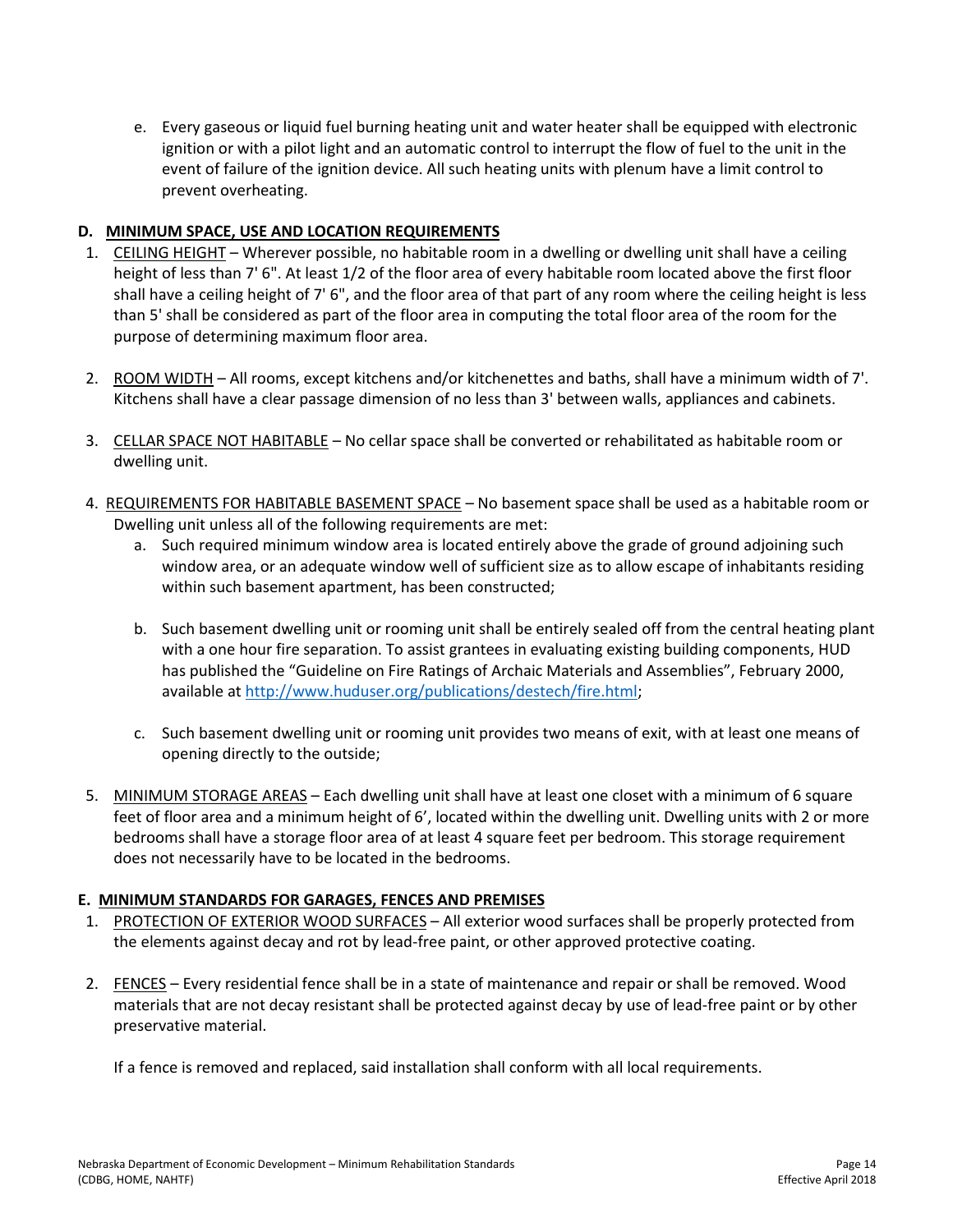Other Inspectable Items: Fencing and Gates: Damaged / Failing / Leaning **Holes** Missing Sections

3. CONDITION OF PREMISES – All areas and all parts of the premises upon which any dwelling or dwelling units are located and all areas adjacent thereto and a part of the premises shall be in a clean and sanitary condition. This shall include, but not be limited to, removal of abandoned and junked automobiles, automobile bodies, chassis, parts, and trailers; inoperable machines and appliances; lumber piles and building materials not used in actual construction; tin cans, broken glass, broken furniture, boxes, crates, and other debris, rubbish, junk and garbage.

| Other Inspectable Items: Retaining Walls: |                                                           |
|-------------------------------------------|-----------------------------------------------------------|
|                                           | Damaged / Falling / Leaning                               |
|                                           | Health and Safety:                                        |
|                                           | Air Quality - Sewer Odor Detected                         |
|                                           | Propane / Natural Gas / Methane Gas Detected              |
|                                           | Electrical Hazards - Exposed Wires / Open Panels          |
|                                           | Water Leaks on / near Electrical Equipment                |
|                                           | Flammable Materials - Improperly Stored                   |
|                                           | Garbage and Debris - Outdoors                             |
|                                           | Hazards - Other / Sharp Edges / Tripping                  |
|                                           | Play Areas and Equipment:                                 |
|                                           | Damaged/Broken Equipment                                  |
|                                           | Deteriorated Play Area Surface                            |
|                                           | Refuse Disposal:                                          |
|                                           | Broken/Damaged Enclosure-Inadequate Outside Storage Space |
|                                           | <b>Retaining Walls:</b>                                   |
|                                           | Damaged/Falling/Leaning                                   |
|                                           | Fire Escapes:                                             |
|                                           | Blocked Egress / Ladders                                  |
|                                           | <b>Visibly Missing Components</b>                         |
|                                           | <b>Emergency Fire Exits:</b>                              |
|                                           | Emergency / Fire Exits - Blocked / Unusable               |
|                                           | <b>Missing Exit Signs</b>                                 |
|                                           |                                                           |

4. WATER SUPPLY - CONNECT TO WATER MAIN – Every owner of a dwelling situated on property that abuts any street or alley in which a water main is laid, shall be connected to such main to provide water service.

Other Inspectable Items: Domestic Water:

Leaking Central Water Supply Missing Pressure Relief Valve Rust / Corrosion or Heater Chimney Water Supply Inoperable

5. ABANDONED WELLS AND CISTERNS - Every owner of a dwelling that contains an abandoned well or cistern on the premises shall permanently seal or fill it in a proper manner.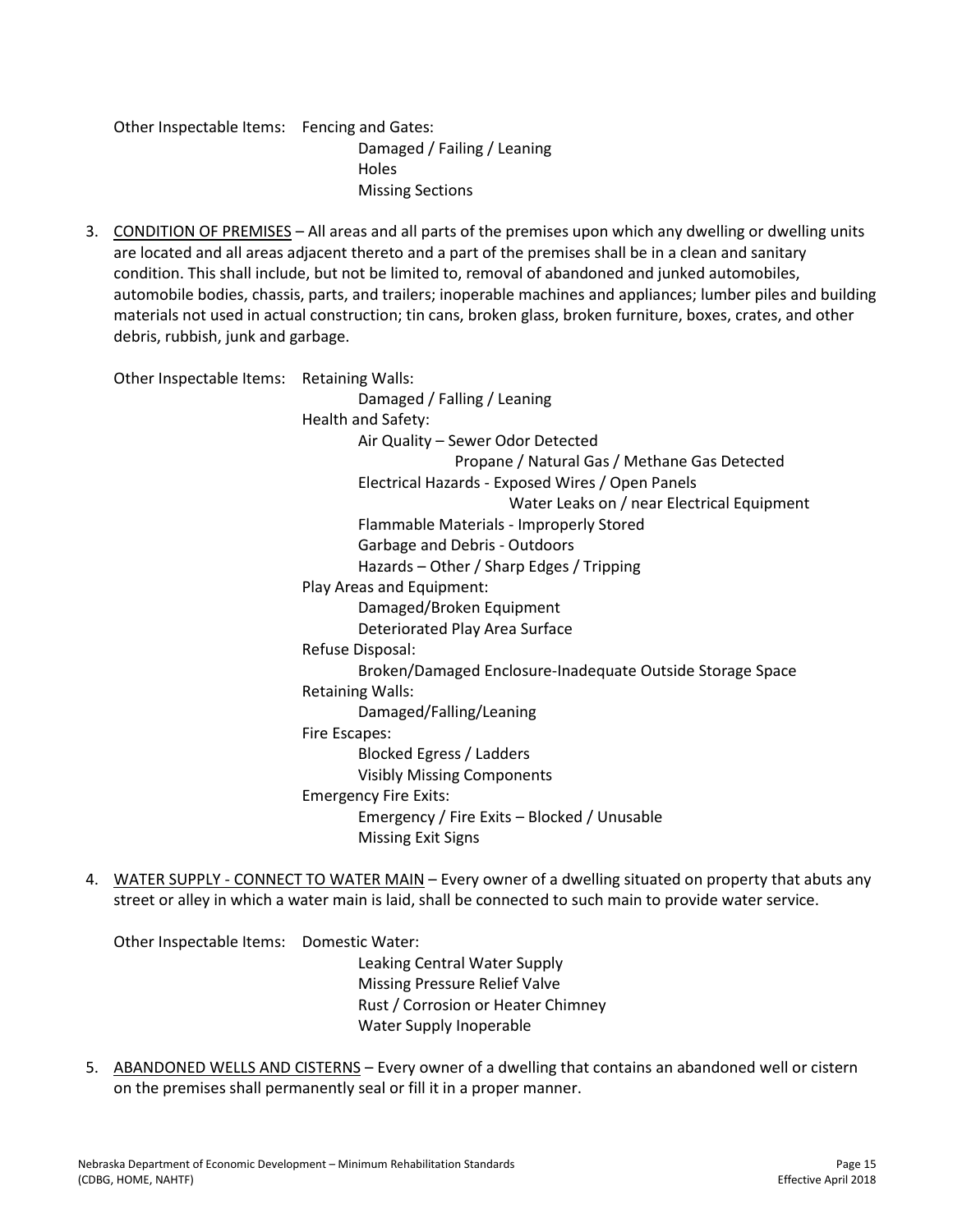6. INFESTATION AND EXTERMINATION – Structures shall be free from rodent and insect infestation.

Other Inspectable Items: Health and Safety:

Infestation – Insects / Rats / Mice / Vermin

7. REQUIREMENTS FOR COMMON AREAS IN MULTI-FAMILY HOUSING – Common Areas within multi-family housing shall also be inspected and held to the same structural and rehabilitation standards contained here within.

Other Inspectable Items: Basement / Garage / Carport: Baluster / Side Railings – Damaged / Missing

> Closet / Utility / Mechanical: Cabinets – Missing / Damaged

Community Room: Call-for-Aid – Inoperable

Kitchen / Laundry Room / Halls / Corridors / Stairs: Ceiling – Holes / Missing Tiles / Panels / Cracks Peeling / Needs Paint Water Stains / Water Damage / Mold / Mildew Laundry Dryer Vent – Missing / Damaged / Inoperable

Lobby:

Countertops – Missing / Damaged

Office:

Dishwasher / Garbage Disposal – Inoperable

Other Community Spaces / Restrooms / Patio / Porch / Balcony: Doors – Damaged Frames / Threshold / Lintels / Trim Damaged Hardware / Locks Damaged Surface (Holes / Paint / Rust / Glass)

#### Storage:

Doors – Door, Screen, Storm-Security Door – Missing / Damaged Deteriorated / Missing Seals (Entry Only) Electrical – Blocked Access to Electrical Panel Burnt Breakers Evidence of Leaks / Corrosion Frayed Wiring Missing Breakers / Covers Hazards – Exposed Wires / Open Panels Water Leaks on/near Electrical Equipment Floors and Walls – Bulging / Buckling Floor Covering Damaged / Missing Floor-Tiles Peeling / Needs Paint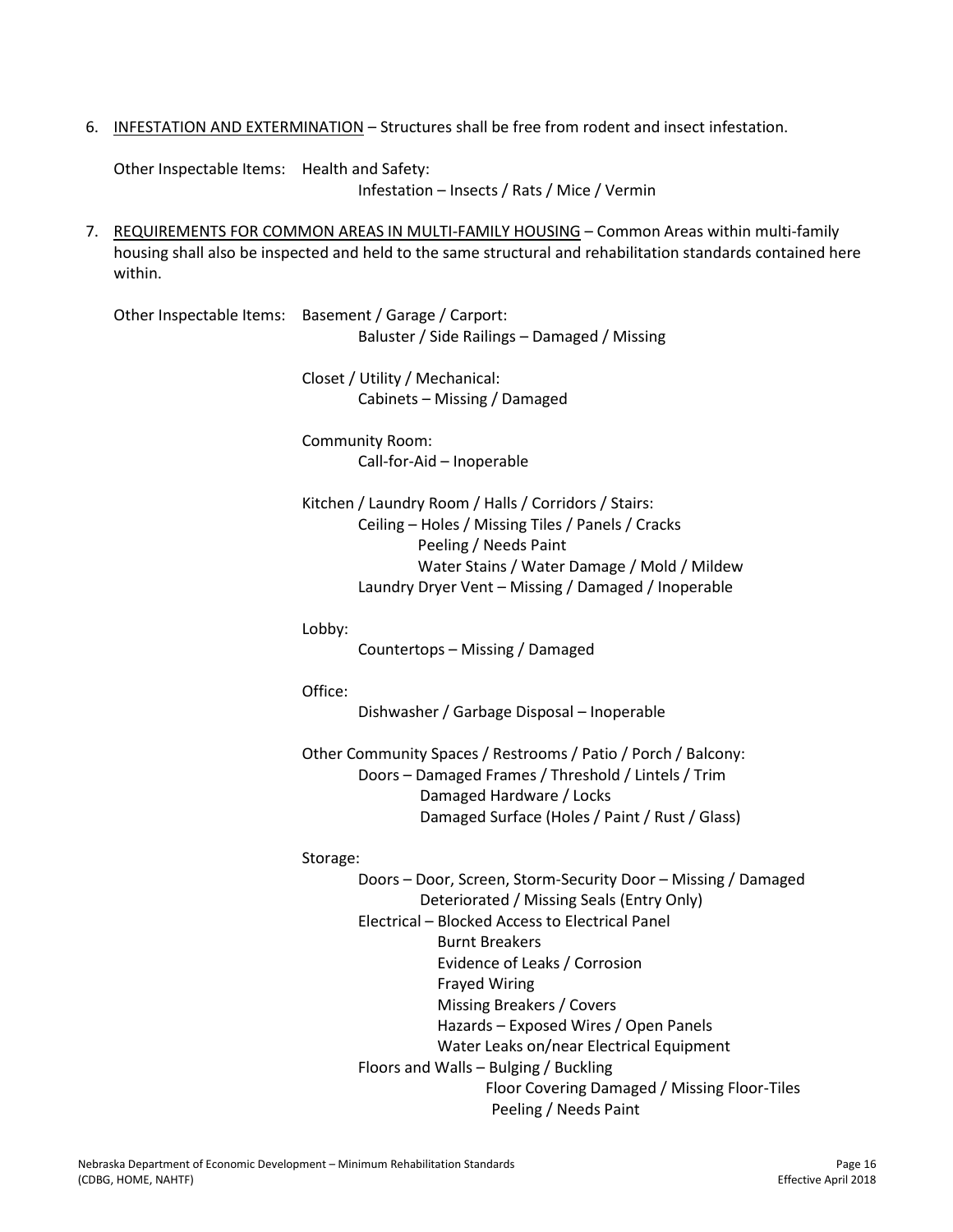Rot / Deteriorated Subfloor Water Stains / Water Damage / Mold / Mildew Trim – Damaged / Missing GFI – Inoperable Graffiti HVAC – Convection/Radiant Heat System Covers Missing/Damaged General Rust / Corrosion Inoperable Misaligned Chimney / Ventilation System Noisy / Vibrating / Leaking Lavatory Sink – Damaged / Missing Lighting – Missing / Damaged / Inoperable Fixture Mailbox – Missing / Damaged Outlets / Switches / Cover Plates – Missing / Broken Pedestrian / Wheelchair Ramp Plumbing – Clogged Drains Leaking Faucet / Pipes Range Hood / Exhaust Fans – Excessive Grease / Inoperable Range / Stove / Refrigerator – Missing / Damaged / Inoperable Restroom Cabinet / Sink / Shower-Tub – Damaged / Missing Smoke Detector – Missing / Inoperable Stairs – Missing / Damaged/ Broken Steps-Handrailing Ventilation / Exhaust System – Inoperable Water Closet / Toilet – Damaged / Clogged / Missing Windows – Cracked / Broken / Missing Panes Damaged Window Sill Inoperable / Not Lockable Missing / Deteriorated Caulking / Seals / Glazing Health and Safety: Air Quality – Mold / Mildew Observed

 Propane / Natural Gas / Methane Gas Detected Sewer Odor Detected

Emergency / Fire Exits – Blocked / Unusable Missing Exit Signs

Flammable / Combustible Materials – Improperly Stored

Garbage and Debris – Indoors / Outdoors

Hazards – Other / Sharp Edges / Tripping

Infestation – Insects / Rats / Mice / Vermin

Pools and Related Structures – Fencing – Damaged / Not Intact

Trash Collection Areas – Chutes – Damaged / Missing Components